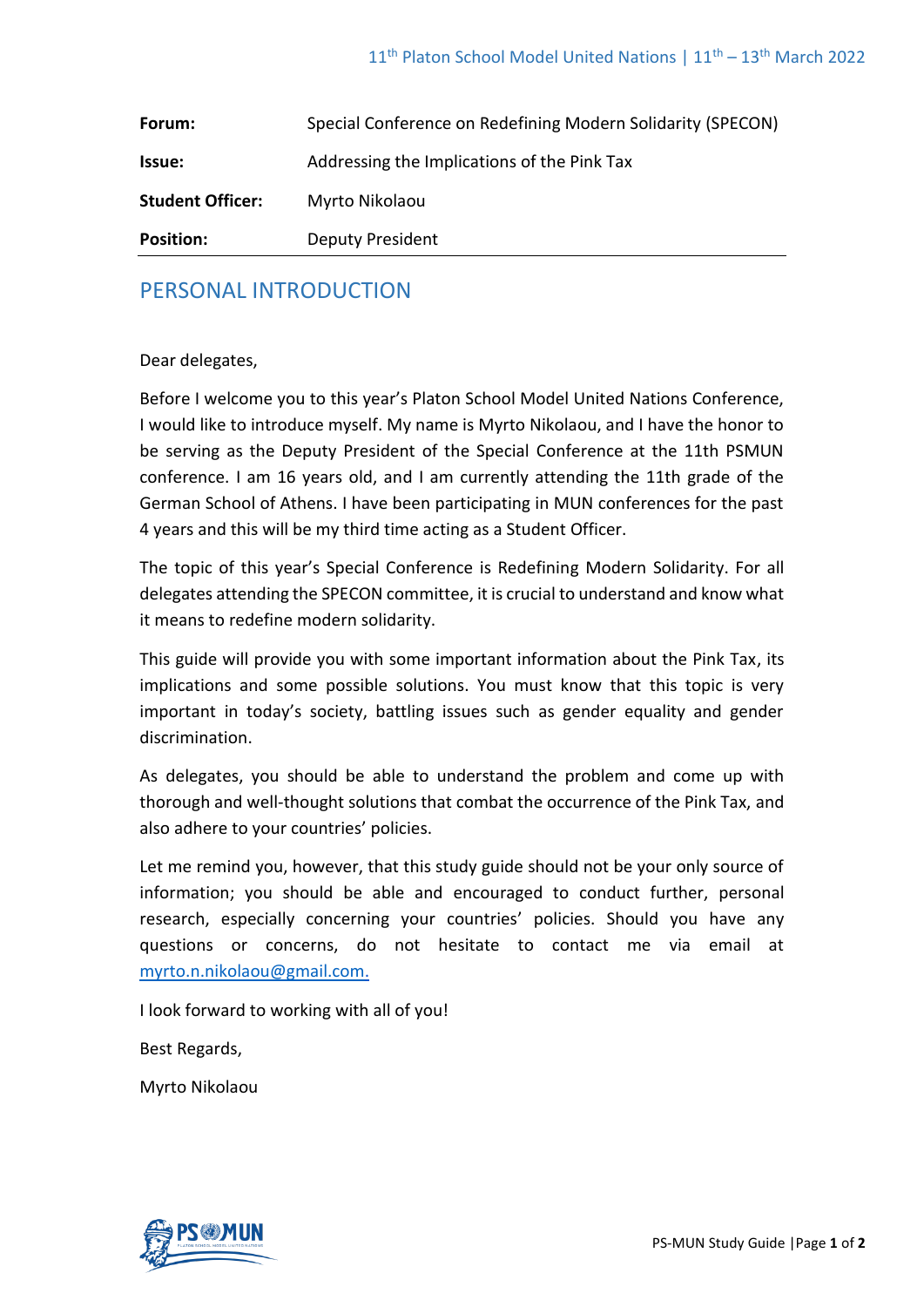# TOPIC INTRODUCTION

On average, women pay an additional 2000 dollars yearly, compared to men, for products and services due to the phenomenon of gender-based pricing, also known as the Pink Tax. The price difference can be as much as up to 50% higher than the price that men pay, which eventually adds up to that additional 2000 dollars that women pay every year. The Pink Tax was named after the color that companies use- most of the time- to "appeal" or market products towards women. It is not a real legal tax, but more of an unnecessarily added price to products marketed towards women. The root cause of the Pink Tax could be the substantially capitalist society we live in nowadays. Businesses and companies take advantage of everything they possibly can, with the ultimate aim of having profits. In the '80s and '90s, due to increased gender inequality and discrimination against women, businessmen came up with the idea to "exploit" them and their apparent need to own feminized or "Pink" products to make a profit. Decades later, this ideology and technique is still used and is still fought against to this day. A big issue with the existence of the Pink Tax is that a lot of people, more importantly, women, are not aware of its existence. This allows companies or businesses to make a further profit. When it comes to the solidarity between women, on an international basis, it is quite honoring to see so many strong and willing women trying and succeeding to change tax systems, VAT laws, company policies, and working towards a strong market, in which no gender is treated differently. On the contrary, there have been little to no attempts made by the acting companies to change their retail pricing policies, in order to achieve a non-gender-based pricing system targeted against women. The companies that do not condone the Pink Tax have done brilliant work providing good prices, good quality products often without being genderspecific, to the public.

# DEFINITION OF KEY TERMS

#### Pink Tax

The Pink Tax is an unnecessarily added value of money to specific products, such as shampoos, razors, etc., marketed towards women. These products are more expensive than the same products that are marketed towards men. This discriminatory gender-based pricing can also be found in services, such as haircuts, auto repairs, dry cleaning, and others.

## Value-Added Tax (VAT)

The Value-Added Tax is a type of consumption tax. With every step of the manufacture of a product, the VAT rises wherever value is added to the product. If the used materials have already been taxed at a previous stage of the production, then, there is no value added to the VAT.

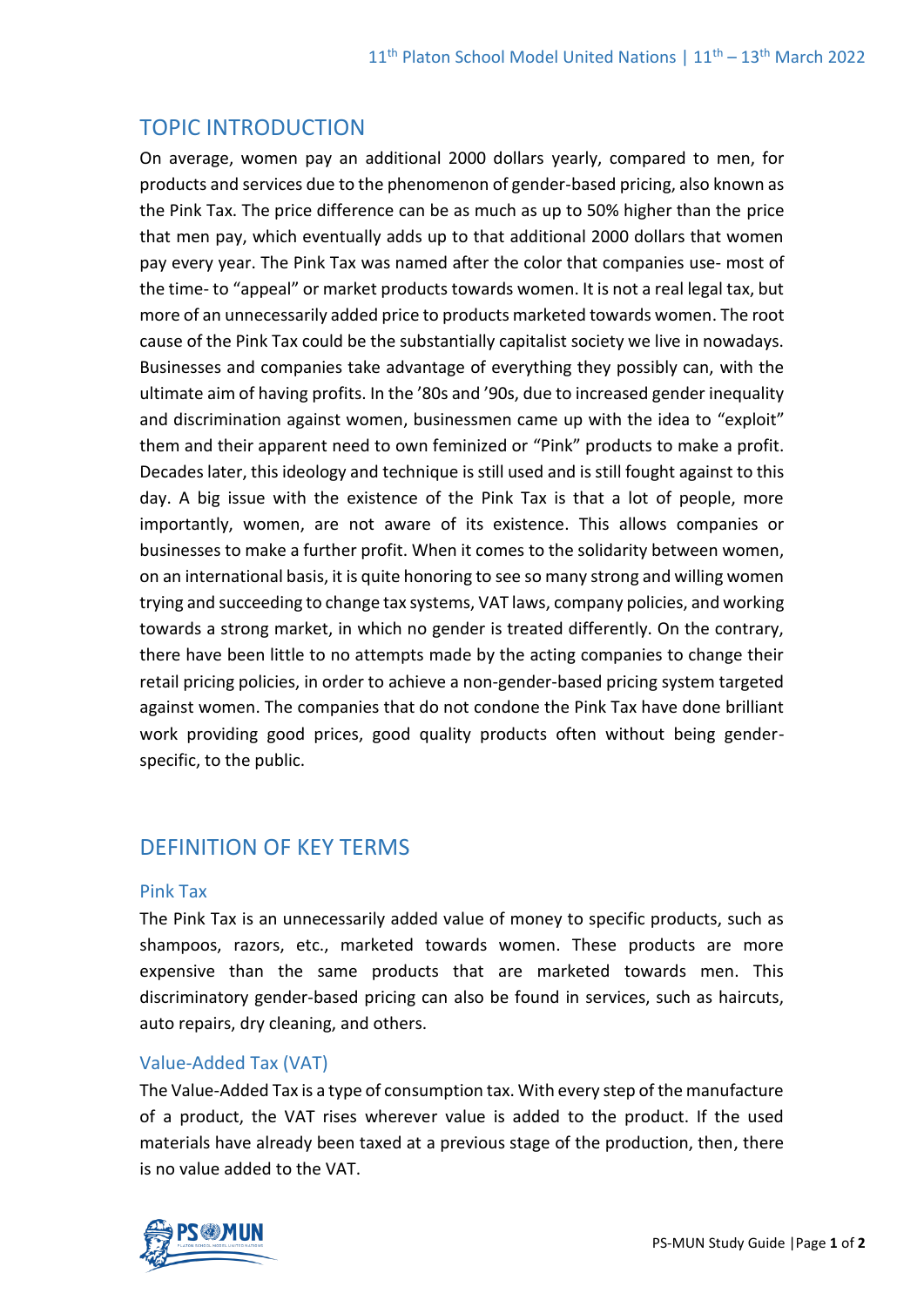#### Period Poverty

Period Poverty is the inability to afford menstrual products due to their pricing or inaccessibility and the inability to attend school or work because of said lack of menstrual products. This inability can lead to more serious problems, such as a lack of education and income.

#### Gender Equality

The World Health Organization (WHO) Regional Office for Europe defines Gender Equality as such: "Gender equality is the absence of discrimination on the basis of a person's sex in opportunities, the allocation of resources and benefits, or access to services."<sup>1</sup>.

#### Gender identity

The way each person defines their personal conception of their gender. Some gender identities may be male, female, a combination of both, or neither. One's gender identity can be different from or the same as the gender assigned at birth.

#### Unisex

Something is considered unisex if it is not gender or sex-specific. It is purposefully made so that it is suitable for any gender. This term is mainly used for products, such as clothing, makeup, or perfumes.

#### Retail

As defined by the Cambridge Dictionary retail is "the activity of selling goods to the public, usually in shops"<sup>2</sup>.

#### Product differentiation

Product differentiation<sup>3</sup> is the act of making products or services stand out from other products and services, which might be considered competitors, and be recognizable by specific target audiences- for example men or women- ensuring greater sales, brand loyalty and growth.

#### Price elasticity of demand

Price elasticity of demand measures the responsiveness of quantity demanded of a good or service to a change in its price. Products or services are considered to be "price elastic", when there is a substantial change in the quantity demanded, given a change in price. That means that consumers are more likely to have found substitutes for this product/service. On the contrary, "price inelastic" products or services do not usually

<sup>3</sup> "What Is Product Differentiation? Types, Importance, and Advantages." *Mailchimp*, [www.mailchimp.com/marketing-glossary/product-differentiation/.](http://www.mailchimp.com/marketing-glossary/product-differentiation/)



<sup>&</sup>lt;sup>1</sup>"Gender: Definitions." 22 June 2021[, www.euro.who.int/en/health-topics/health](http://www.euro.who.int/en/health-topics/health-determinants/gender/gender-definitions)[determinants/gender/gender-definitions.](http://www.euro.who.int/en/health-topics/health-determinants/gender/gender-definitions)

<sup>2</sup> "Retail." *Cambridge Dictionary | English Dictionary, Translations & Thesaurus*, [www.dictionary.cambridge.org/dictionary/english/retail.](http://www.dictionary.cambridge.org/dictionary/english/retail)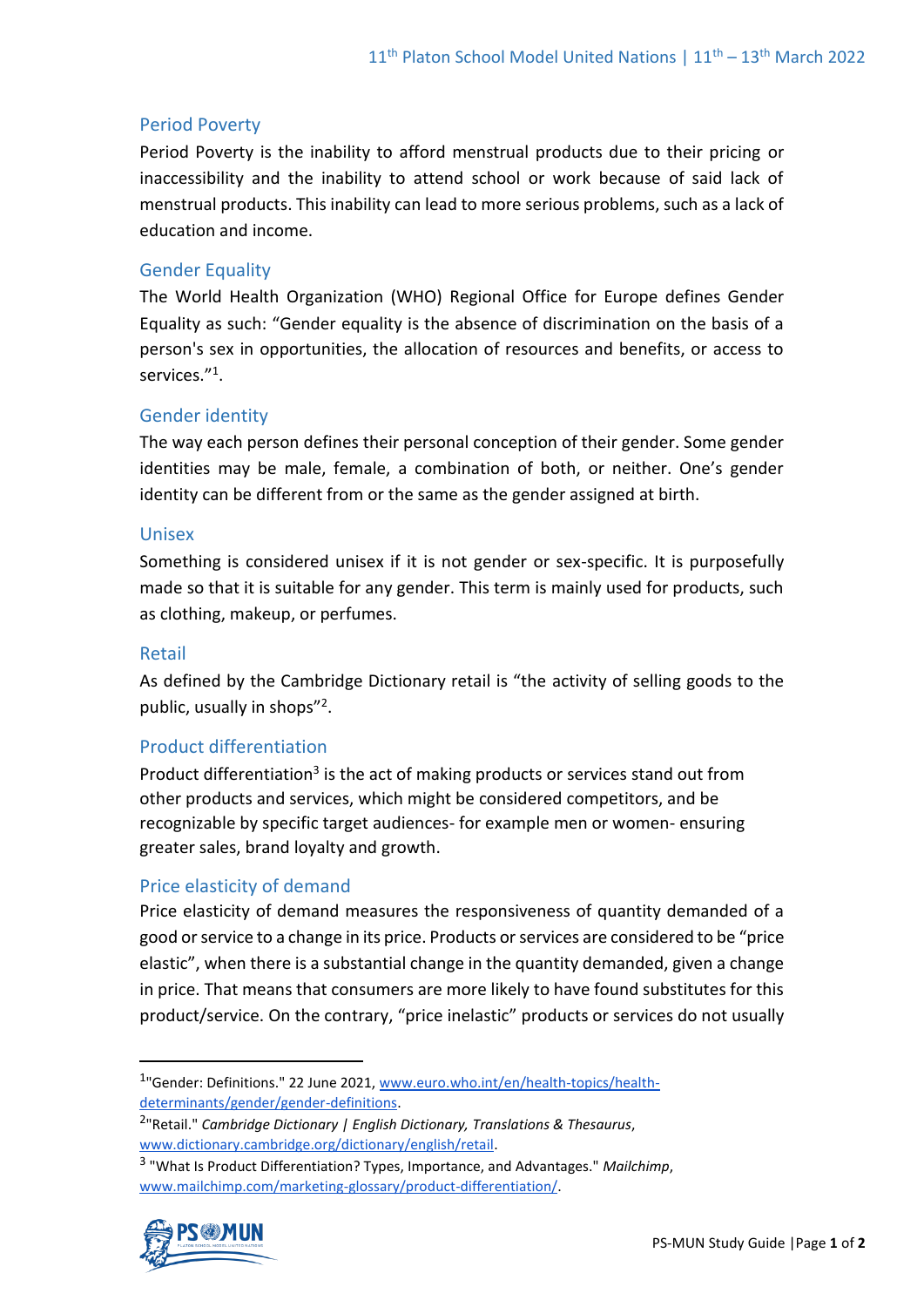have any close substitutes and are necessity goods or services. Thus, consumers are thus more likely to accept higher prices.

# BACKGROUND INFORMATION

The occurrence of the Pink Tax was first made known in a 1994 study in the state of California, where it was concluded that  $64\%$  of stores<sup>4</sup> that operated in the states' 5 biggest cities were charging women significantly more for the exact same services that were provided to men. In 1995 the state of California passed the Gender Tax Repeal Act obligating businesses and their owners to charge all people, regardless of their gender, the same prices for the same services. This was proof that there was discriminatory gender-based pricing, which we now know as the Pink Tax. What the Pink Tax has led to is the even greater economic inequality between men and women, adding to the wage gap that women may face in their jobs. Now, not only do women get paid less for the job they work for, but they also have to pay more for the products they want to buy. Furthermore, it is quite difficult to avoid paying the Pink Tax, when it is on fundamental products, such as self-care, health, and sanitary products, or when the public has no knowledge of its existence. Not only does this further worsen the way society treats and perceives women but also allows corporations to take advantage of it and make a profit. Over the years it has evolved into a more serious matter, concerning gender equality, women's rights, and the consequences that companies do not face.

<sup>4</sup> "The Problematic Pink Tax: Our Specialists Weigh in on Gender-based Pricing." *Credit Card, Mortgage, Banking, Auto | Chase Online | Chase.com*, [www.chase.com/personal/investments/learning-and-insights/article/the-problematic-pink-tax#.](http://www.chase.com/personal/investments/learning-and-insights/article/the-problematic-pink-tax)

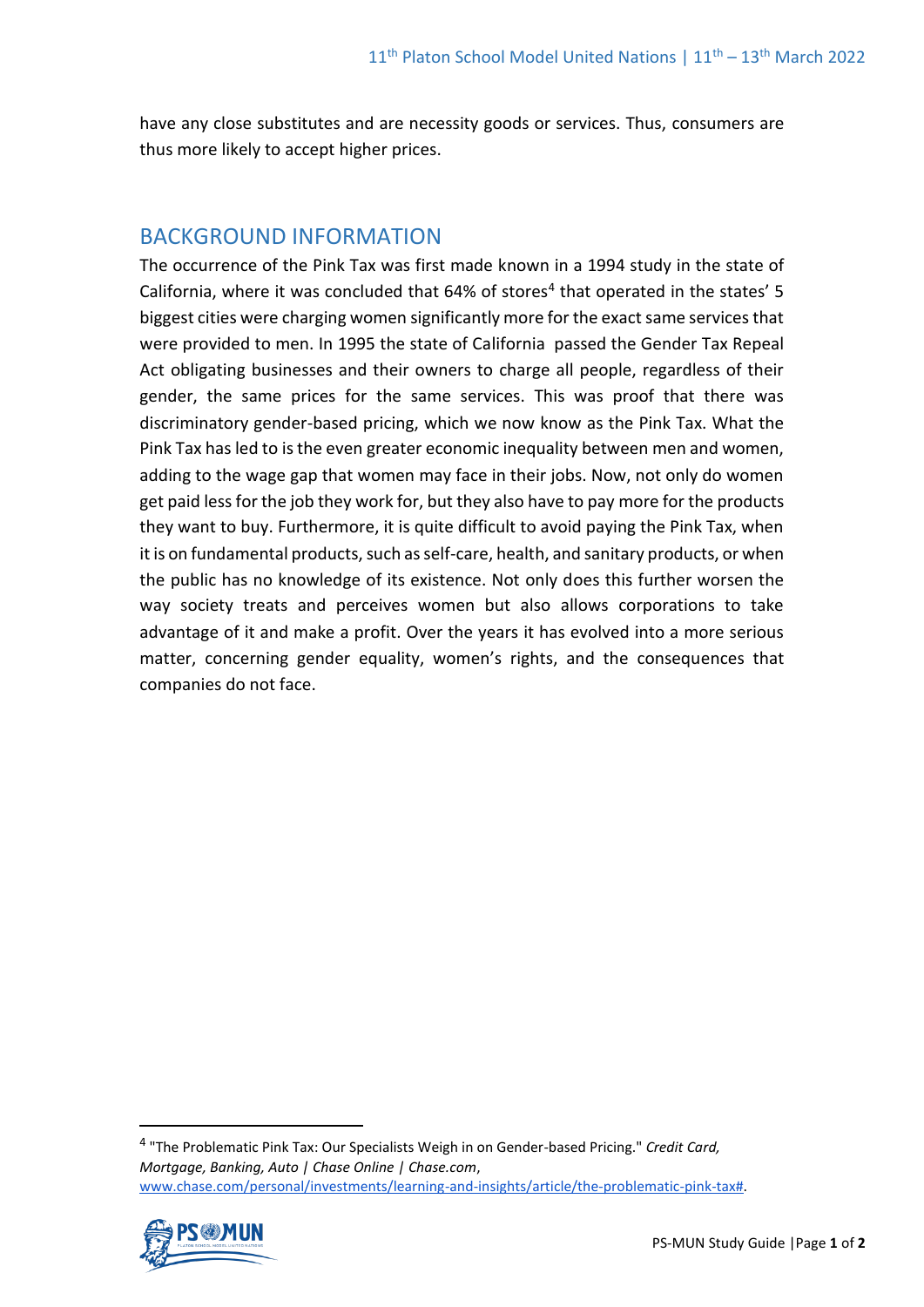| <b>WHO'S PAYING MORE?</b>                     |                |                  |                   |  |
|-----------------------------------------------|----------------|------------------|-------------------|--|
|                                               | Men's<br>price | Women's<br>price | <b>Difference</b> |  |
| Gillette disposable<br>razors (per razor)     | £0.28          | £0.50            | £0.22             |  |
| Boden cashmere jumper                         | £140           | £198             | £58               |  |
| <b>Gucci Guilty</b><br><b>Black EDT 50ml</b>  | £57            | £65              | £8                |  |
| <b>Haircut at Headmasters</b>                 | £36            | £53              | £17               |  |
| Laundry Republic dry<br>cleaning – shirts x 5 | £13.50         | £20              | £6.50             |  |
| Levi's 501 Original jeans                     | £80            | £100             | £20               |  |
| Veet hair removal<br>cream pump               | £11.99         | £12.59           | £0.60             |  |

*Figure 1: Who's paying more? A comparison of prices on men's and women's products<sup>5</sup>*

## PINK TAX ON PRODUCTS

When it comes to the Pink Tax, what most people know of is the unfair gender-based pricing of products, such as razors, shampoos, conditioners, deodorants, and clothing. Self-care products for women are made to be "softening", smell like flowers, and seem as feminine as possible. But it all comes with a price, an approximate 13% more<sup>6</sup> than what men pay. Razors are the most commonly used item to present examples of the Pink Tax. Mostly because, even though more or less all razors serve the same purpose, those who are marketed towards women are still more expensive.



*Figure 2: The price difference between women's and men's razors.<sup>7</sup>*

<sup>7</sup> "The Pink Tax is a Myth — Adam Smith Institute." *Adam Smith Institute*, 12 Apr. 2016, [www.adamsmith.org/blog/economics/the-pink-tax-is-a-myth.](http://www.adamsmith.org/blog/economics/the-pink-tax-is-a-myth)



<sup>5</sup> "The Pink Tax: What You Need to Know." *Red Online*, 14 June 2021, [www.redonline.co.uk/magazine/a36712967/pink-tax/.](http://www.redonline.co.uk/magazine/a36712967/pink-tax/)

<sup>6</sup> "The Pink Tax: What's the Cost of Being a Female Consumer This Year?" *Listen Money Matters*, [www.listenmoneymatters.com/the-pink-tax/.](http://www.listenmoneymatters.com/the-pink-tax/)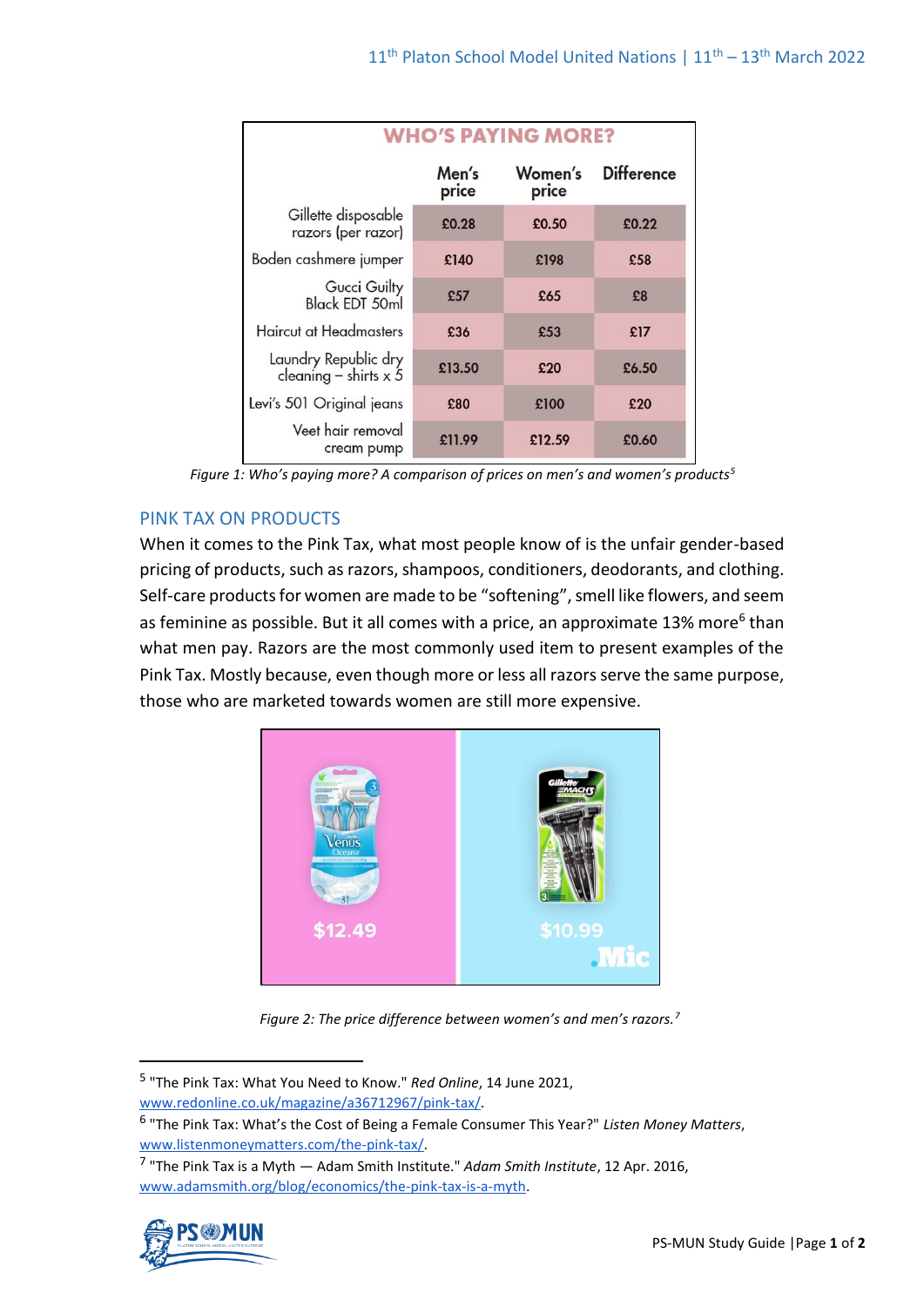Women are confronted with discriminatory gender-based pricing at a very young age. Simple toys and children's clothing are substantially more expensive for girls than they are for boys. The only difference "girl toys" and "boy toys" have is their color, the pink scooter for the girls and the blue scooter for the boys. Even though the children don't actually realize that there is a difference in the price, their parents still pay for it. Clothes, especially clothes for plus-sized women, are also subject to the Pink Tax. The difference between regular women's jeans and plus-sized women's jeans can be up to 15 dollars<sup>8</sup>. The difference between regular men's jeans and plus-sized men's jeans often do not even have a price difference. Particularly, luxury brands like to take advantage of that, because their prices are never really second-guessed and are just seen as luxurious items that have an accurate representative pricing.



*Figure 3: The difference in price for a men's and women's striped sweater by Saint Laurent<sup>9</sup>*

#### PINK TAX ON SERVICES

What a lot of people are not aware of is the existence of the Pink Tax on services. What this means is that services, such as dry cleaning, car repairs, and haircuts, can be much more expensive for women than they are for men. Women are unfairly considered to not be as knowledgeable about cars as compared to men. Car service businesses see this as an opportunity to take advantage of and charge women a lot more than they charge men. Similarly, if a woman is interested in buying a used car, there is a greater chance of it being offered to her for a more expensive price than that offered to men.

It is quite obvious that all clothes are cleaned in the same manner. So why is it, that having women's clothes professionally cleaned is more expensive than men's? There is no difference in technique when cleaning women's or men's clothes, so this just goes to show that it is another discriminatory gender-based way of making women

<sup>9</sup> "Why Fashion's 'Pink Tax' Means Women Pay More." *The Business of Fashion*, 23 Mar. 2016, [www.businessoffashion.com/articles/luxury/why-fashions-pink-tax-means-women-pay-more/.](http://www.businessoffashion.com/articles/luxury/why-fashions-pink-tax-means-women-pay-more/)



<sup>8</sup> "The Pink Tax: What's the Cost of Being a Female Consumer This Year?" *Listen Money Matters*, [www.listenmoneymatters.com/the-pink-tax/.](http://www.listenmoneymatters.com/the-pink-tax/)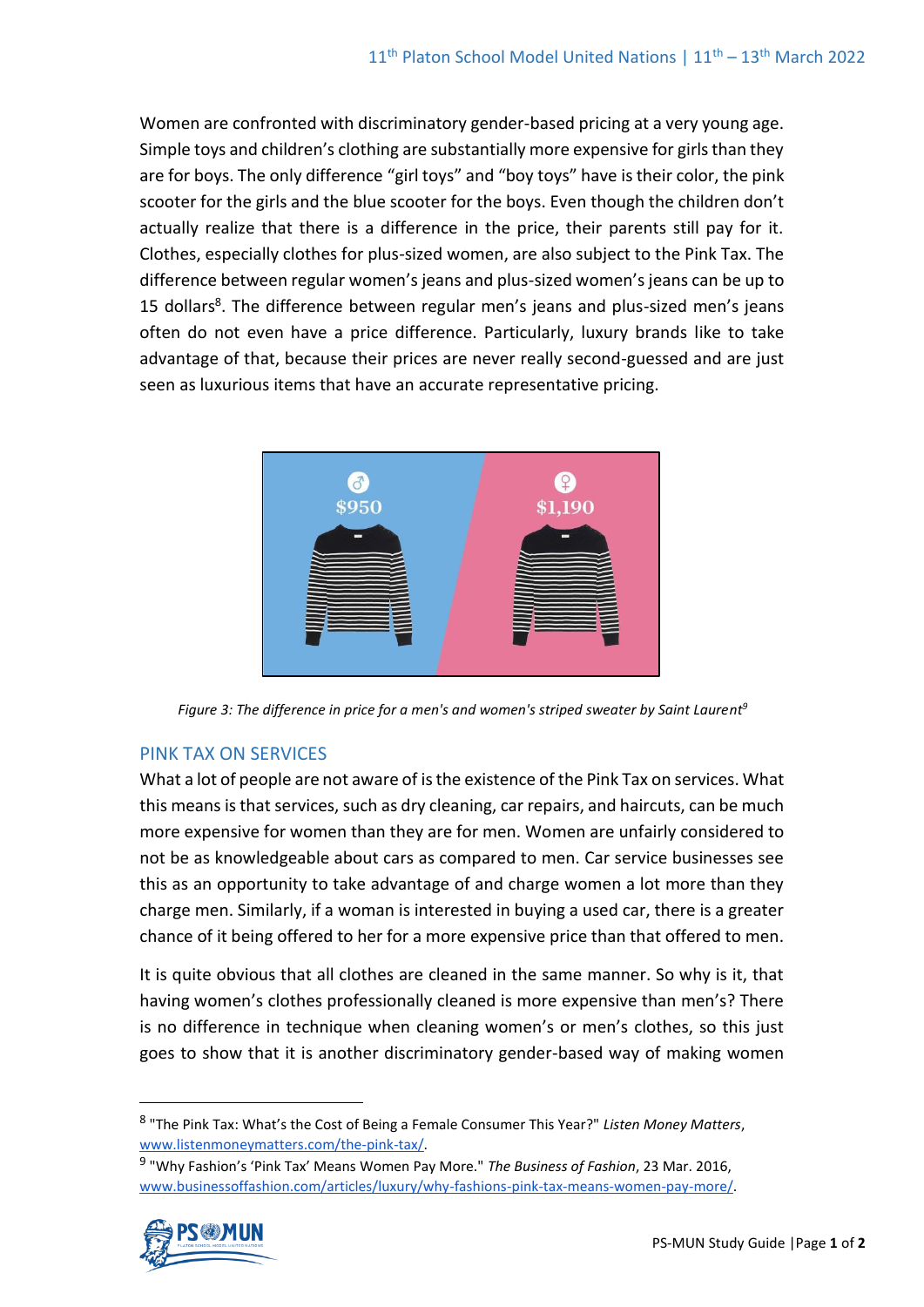spend more money and contribute even further to the economic inequality of the genders. In response to such pricing of services, providers have said that women's haircuts or dry cleaning are more likely to require additional time and labor. More specifically on dry cleaning, pressing machines used by these businesses are traditionally made for men's shirts and women's shirts have to be pressed manually, again a more labor-intensive procedure.

#### THE TAMPON TAX

The real tax women pay is the tax on period products. These products are essential sanitary products but are still seen as a luxury in some countries. This often leads to women not being able to afford these products and having to use other unhygienic alternatives. The usage of these alternatives can lead to serious health issues. Apart from that, because some women cannot acquire period products, this prohibits them from attending school or their work. This phenomenon is known as Period Poverty. Over the lifetime of a woman, the amount of money spent on period products, medication for period pains, and other related products can add up to over 18.000 dollars<sup>10</sup>.



*Figure 4: Total cost of having a period over a lifetime*

#### CAUSES OF THE EXISTENCE OF THE PINK TAX

Professor of sociology at the University of Central Florida, Liz Grauerholz, said "Economic issues that may factor in include supply-and-demand dynamics, differential tariffs on imported goods, marketing costs, and so on. But these factors are not likely to explain all the cost differences across a wide range of products and services. Cultural factors certainly play a role here." That gives insight into how the Pink Tax reflects the way girls are raised versus the way boys are raised. Women are put under a lot of pressure to adhere to society's norms, for example, to wear make-up, to wear

<sup>10</sup> "Female Homelessness and Period Poverty." *National Organization for Women*, 22 Jan. 2021, [www.now.org/blog/female-homelessness-and-period-p](http://www.now.org/blog/female-homelessness-and-period-poverty/) [overty/.](http://www.now.org/blog/female-homelessness-and-period-poverty/)

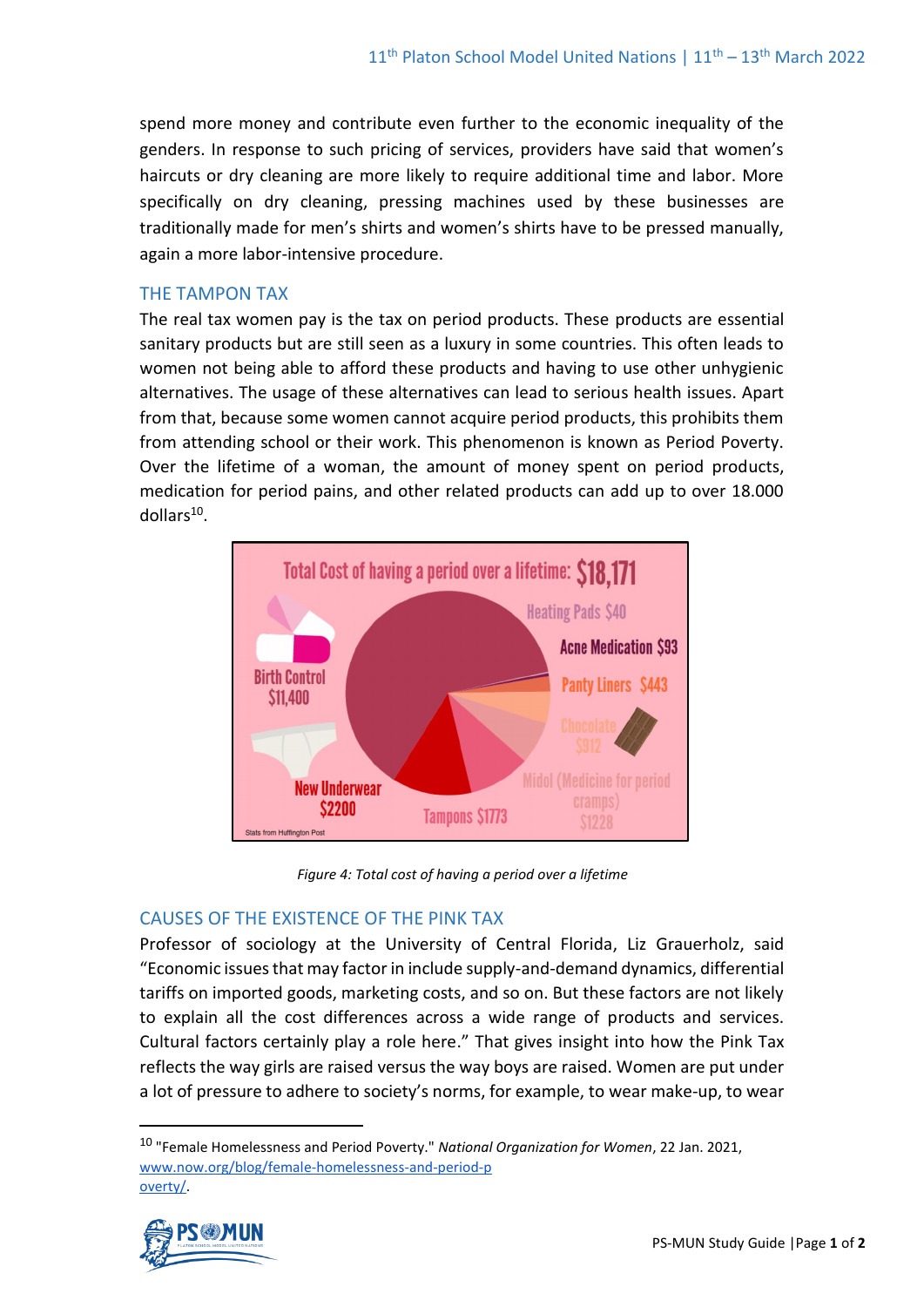certain clothes, and to act a certain way. Businesses are aware of these stereotypes and market their overpriced products, which are targeted solely towards women, as being able to fulfill society's expectations. As human beings, men and women have far more similarities than differences, but society deems it necessary to overemphasize the differences and even go so far as to create non-existent differences. Nowadays, gender is such a big part of somebody's identity and cultural role, that in an attempt to further feed into gender stereotypes, they do not question the products and their prices marketed towards specific genders. On the contrary, with the goal to act in accordance with society's expectations as much as possible, women knowingly purchase products targeted towards them. Our modern capitalistic society also plays a great role in the existence of the Pink Tax. The capitalistic ideology, with profit acting as the ultimate goal of the individual, is the main actor in this case. Even though in connection to this topic it can be seen as sexist and unethical to exploit women in such ways, it is still a profitable way for businesses to act and grow. Furthermore, the usage of gender-specific packaging and styling, which is considered to be attractive to women, is a technique used when creating product differentiation, a process used by a lot of businesses and advertisers to increase their sales and growth. Companies think that in order to produce women's products or general products marketed towards women, said products must be pink, in order to attract women. Lastly, women are considered by marketers and advertisers to be more price elastic when making buying decisions and are willing to pay more for higher quality and gender-specific products. Thus, they deem it necessary, in order to make a greater profit out of their products, to increase the prices of their women's products.

#### CONSEQUENCES OF THE PINK TAX

According to the International Labour Organisation (ILO) women work more than men but are nonetheless paid less<sup>11</sup>. The gender division in the workplace is already greatly common. With the wage gap between men and women barely being reduced in the past decade and women being underrepresented in leadership roles, women must face much greater challenges in their workplace. Consequently, women are forced to pay way more for products but have much fewer resources to afford such products. In order to afford the required or desired products, women must then work more, but as proven by the ILO, still get paid less than men. Furthermore, the pricey distinction between female and male products and the direct association of specific colors, such as pink for women and blue for men, further widens and deepens the gender divide. This is something women and activists have been working against for decades and the very much still existing Pink Tax counteracts all progress made over the time.

<sup>11</sup> "Women Work More, But Are Still Paid Less." *International Labour Organization*, 25 Aug. 1995, [www.ilo.org/global/about-the-ilo/newsroom/news/WCMS\\_008091/lang--en/index.htm.](http://www.ilo.org/global/about-the-ilo/newsroom/news/WCMS_008091/lang--en/index.htm)

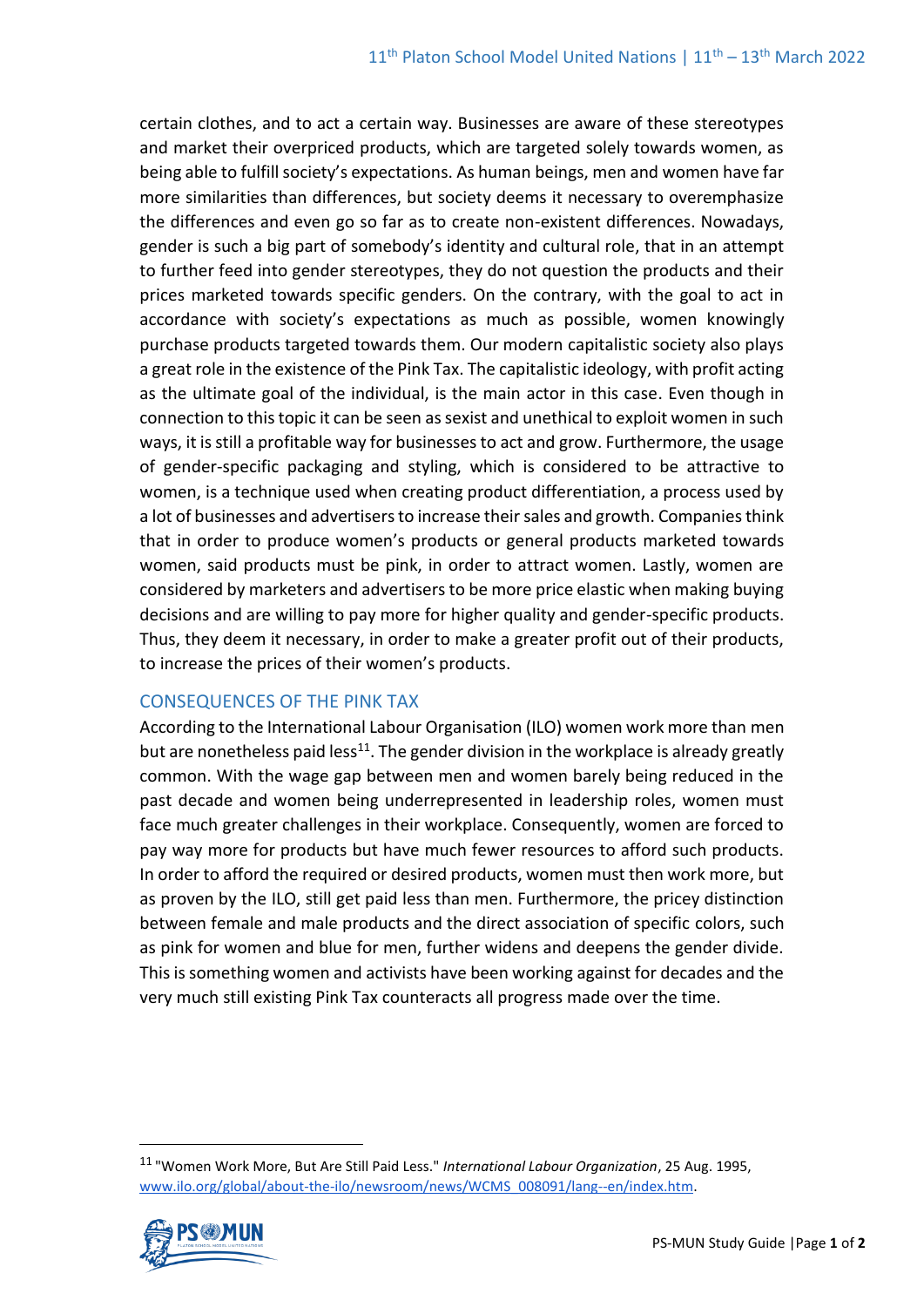# MAJOR COUNTRIES AND ORGANIZATIONS INVOLVED

#### China

The case in China is somewhat similar to other countries. Young women and girls have limited resources and cannot often afford menstrual products. This can lead to these girls not feeling comfortable enough to attend school or dropping out of school completely at a young age. Moreover, knowledge on menstruation in China is not something common. This makes it hard for young women and girls to search for help when menstruating, due to them feeling embarrassed and uncomfortable. There have been several campaigns and advocates, which have attempted to find a solution on this matter. Their goal is to lower the tax rate on menstrual products, which currently sits at 13%- a tax 4% higher than the tax rate on essential daily necessities such as water, grain, and contraceptives. These campaigns have sparked a large number of conversations, further campaigns, and donations, which show some positive progress in women's health in China. Slowly, but surely, the taboo on the conversation on menstruation is fading away, and a brighter future for women's rights in China is near.

#### Kenya

Kenya, as a Less Economically Developed Country (LEDC), has been very progressive on the matter of its menstrual policies and making menstrual products more accessible for everyone, especially women in more low-income communities. Since 2004 Kenya has had no VAT on menstrual products. Furthermore, the Kenyan government has been financing 3 million dollars annually to distribute free menstrual products in schools in low-income communities since 2011. Even though these acts have positively affected many women, there are still an estimated 2 million girls who need support to acquire menstrual products. It is still a great stigma and taboo among men and women in Kenya to talk about periods and period products, but progress is being made with the help of political pressure. Especially the country's female leaders as well as the men who are taking this problem to heart were able to speak out and resolve a great part of period poverty in Kenya.

#### New Zealand

In an attempt to fight period poverty and keep supporting girls and young women to stay in school, in mid-2020 the New Zealand government had decided to invest 2.6 million dollars into providing high schools with free menstrual products. There were 15 schools selected in the Waikato region, which were determined as having the biggest need of period products and were, thus, provided with such earlier than other schools. As of June of 2021, all schools in New Zealand provide their students with free menstrual products. Period poverty is a phenomenon that is massively tackled in New Zealand, especially by the implementation of free access to menstrual products in school, in order to minimize the number of young women missing out on their education, due to them not being able to afford menstrual products.

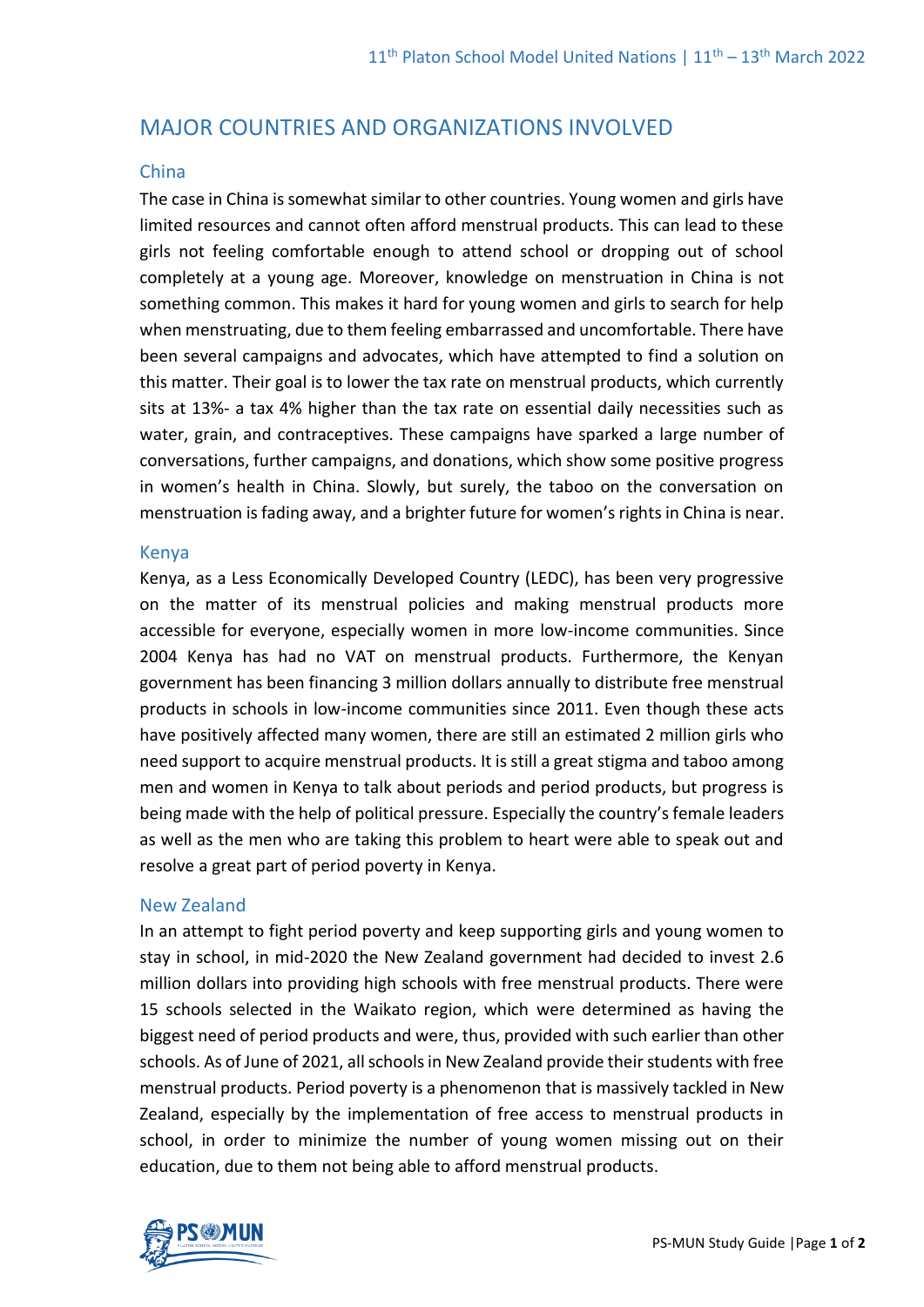#### United Kingdom (UK)

In 2001 the then UK government lowered the VAT on menstrual products to 5%, being the lowest possible VAT percentage under EU VAT laws. Between the years 2014 and 2016, the money which came from the VAT on menstrual products would be donated to charities working with women and girls in unsafe environments. At the same time, the government had already set out to pass legislation that would completely abolish the VAT on menstrual products. In April of 2019, both primary and secondary schools in the UK were able to be provided with free menstrual products for their students. At the beginning of the Coronavirus pandemic, the UK had seen a huge amount of demand for period products, and it was the worst case of period poverty the country had ever seen. Due to the number of people losing their jobs and students not being able to attend school, not only could they no longer afford period products but also the free period products that were distributed to primary and secondary schools could not be used. Since the beginning of 2021, the United Kingdom no longer includes the 5% VAT, also known as the tampon tax, on menstrual products. Due to BREXIT, the UK is no longer obligated to abide by the laws of the EU on sanitary products.

2018 was the year Scotland started to change their policies on menstrual products, which would lead to their eventual goal to allow free access to menstrual products. Their main motivation to reach their goal was to end period poverty. When the Scottish government first started working on their goal, the initial measure they took was to permit free access to menstrual products in all schools, colleges, and universities across the country. An investment of 5.2 million pounds by the Scottish government<sup>12</sup> was the main factor that made this possible. In 2019, the government added free access to menstrual products in libraries and recreational centers, with an additional 4-million-pound investment. Ultimately, they reached their goal in late 2020, allowing access to free menstrual products in all public facilities countrywide. Since this project was so long in the making, the passing of the ultimate Period Products bill<sup>13</sup> was unanimously voted in favor of by the Scottish Parliament. Scotland is the first country to achieve this goal.

#### United Nations Commission on the Status of Women (CSW)<sup>14</sup>

The United Nations Commission on the Status of Women (CSW) is a worldwide body exclusively committed to the advancement and promotion of gender equality and the

<sup>13</sup>"Period Products (Free Provision) (Scotland) Bill Explanatory Notes." *Scottish Parliament Website*, [www.parliament.scot/-/media/files/legislation/bills/current-bills/period-products-free-provision](http://www.parliament.scot/-/media/files/legislation/bills/current-bills/period-products-free-provision-scotland-bill/introduced/explanatory-notes-period-products-scotland-bill.pdf)[scotland-bill/introduced/explanatory-notes-period-products-scotland-bill.pdf.](http://www.parliament.scot/-/media/files/legislation/bills/current-bills/period-products-free-provision-scotland-bill/introduced/explanatory-notes-period-products-scotland-bill.pdf)

<sup>14</sup>"Commission on the Status of Women." *UN Women*[, www.unwomen.org/en/csw.](http://www.unwomen.org/en/csw)



<sup>12</sup> "Period Products (Free Provision) (Scotland) Bill Financial Memorandum." *Scottish Parliament Website*, [www.parliament.scot/-/media/files/legislation/bills/current-bills/period-products-free](http://www.parliament.scot/-/media/files/legislation/bills/current-bills/period-products-free-provision-scotland-bill/introduced/financial-memorandum-period-products-scotland-bill.pdf)[provision-scotland-bill/introduced/financial-memorandum-period-products-scotland-bill.pdf.](http://www.parliament.scot/-/media/files/legislation/bills/current-bills/period-products-free-provision-scotland-bill/introduced/financial-memorandum-period-products-scotland-bill.pdf)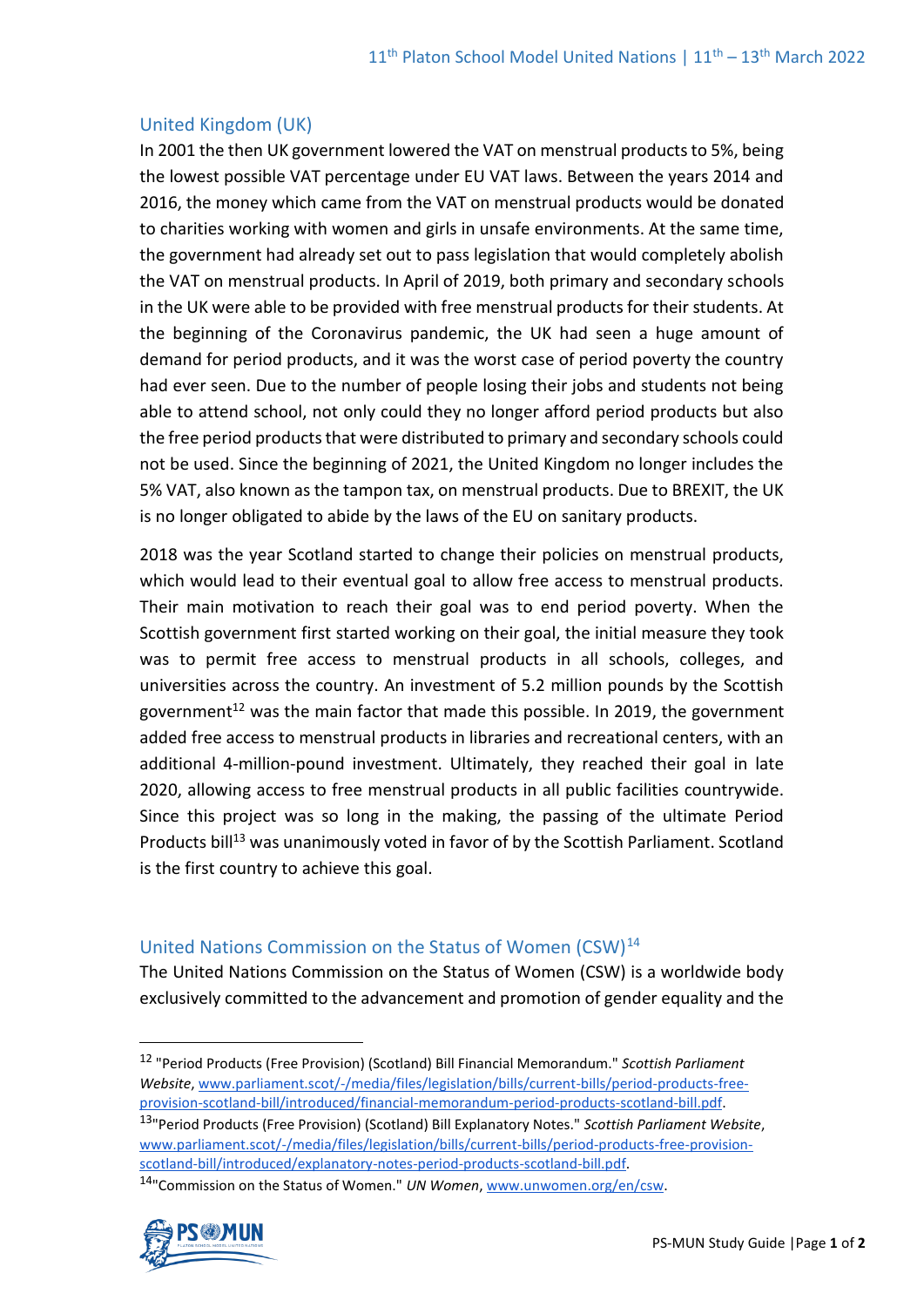empowerment of women. They strongly support gender equality and have made great steps into diminishing gender discrimination and gender inequality. They support member states of the UN and aid them in progressing with matters, such as gender equality. The CSW works directly with the UN and its member states, so as an organization, they would be very cooperative and suitable for solving this discriminatory gender-based pricing. On the 24th of March 2017, the CSW concurred on a guide to women's full and equal involvement within the economy as a crucial step to accomplishing economic advancement. In this roadmap, alongside other measures to enlarge women's fair involvement within the economy, member states called for an end to the Pink Tax.

| <b>Date of Event</b>  | <b>Description of event</b>                                                                                                                                                              |
|-----------------------|------------------------------------------------------------------------------------------------------------------------------------------------------------------------------------------|
| 1996                  | The State of California, in the United States of America,<br>implemented the Gender Tax Repeal Act.                                                                                      |
| 2001                  | The United Kingdom lowers their VAT on period products to 5%,<br>the lowest possible rate under EU VAT laws.                                                                             |
| 2004                  | Kenya is the first country to abolish the VAT on menstrual<br>products in an attempt to make such products more affordable.                                                              |
| 2011                  | The Kenyan government introduces a yearly 3-million-dollar<br>budget to be invested into menstrual products. These will be<br>distributed for free in schools in low-income communities. |
| 1st July 2015         | Canada no longer includes taxes on menstrual products.                                                                                                                                   |
| 2018                  | Scotland makes menstrual products free to access in schools,<br>colleges, and universities across the country, with an investment<br>of 5.2 million pounds.                              |
| 21st July 2018        | The 12% tax on period products is abolished in India.                                                                                                                                    |
| 14th November<br>2018 | The Constitutional Court of Colombia unanimously ruled to<br>abolish the 5% tax on menstrual products, in order to achieve<br>greater gender equality.                                   |
| 2019                  | Scotland continues its journey towards free menstrual products<br>by adding free access to menstrual products in libraries and                                                           |

# TIMELINE OF EVENTS

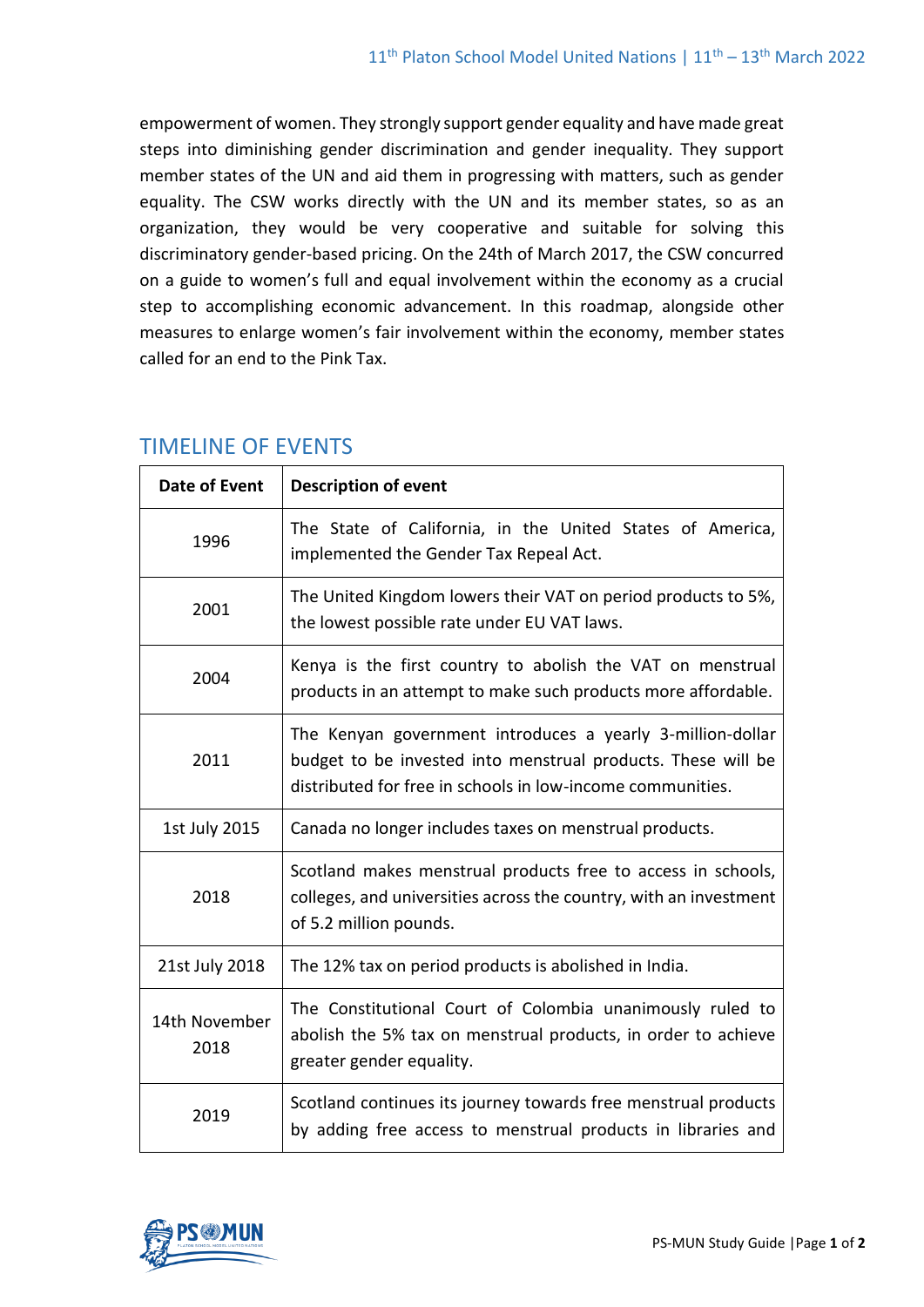|                       | recreational centers, with the addition of a 5-million-pound<br>investment.                                                                                                                                                                                                              |
|-----------------------|------------------------------------------------------------------------------------------------------------------------------------------------------------------------------------------------------------------------------------------------------------------------------------------|
| 10th December<br>2019 | Rwanda removes the VAT on all-sanitary products, including<br>menstrual products. The leading cause was the growing<br>absences and dropouts of young women from school, due to<br>them not being able to afford menstrual products and thus not<br>being able to attend school or work. |
| 1st January<br>2020   | Germany lowers the tax rate on sanitary products from 19% to<br>7% to introduce a tax system that is not discriminatory against<br>any gender.                                                                                                                                           |
| 24th November<br>2020 | Scotland becomes the first country to allow free menstrual<br>products in public facilities.                                                                                                                                                                                             |
| 1st January<br>2021   | The United Kingdom abolishes the 5% VAT on all menstrual<br>products sold.                                                                                                                                                                                                               |

# PREVIOUS ATTEMPTS TO SOLVE THE ISSUE

In the past, there have been numerous attempts to address the implications of the Pink Tax and to minimize them.

## Lowering of the VAT rate on menstrual products

A partially effective attempt to solve the issue of the Pink Tax is the lowering or complete diminishing of the VAT rate or taxes on menstrual products. What this solution has done effectively calls attention to the financial burden of menstrual products on women and sells them for a lower price. Now, although in most cases it does eliminate a big part of period poverty in the different countries and make menstrual products more accessible and affordable, in some countries it just is not enough. In spite of the fact that Kenya was the first country to remove the VAT from its menstrual products, it is still difficult for young women and girls to afford menstrual products. What needs to be done is to not only remove the VAT or lower the tax rates on period products but also ensure that the price of the product even after the removal of the tax rates is completely affordable.

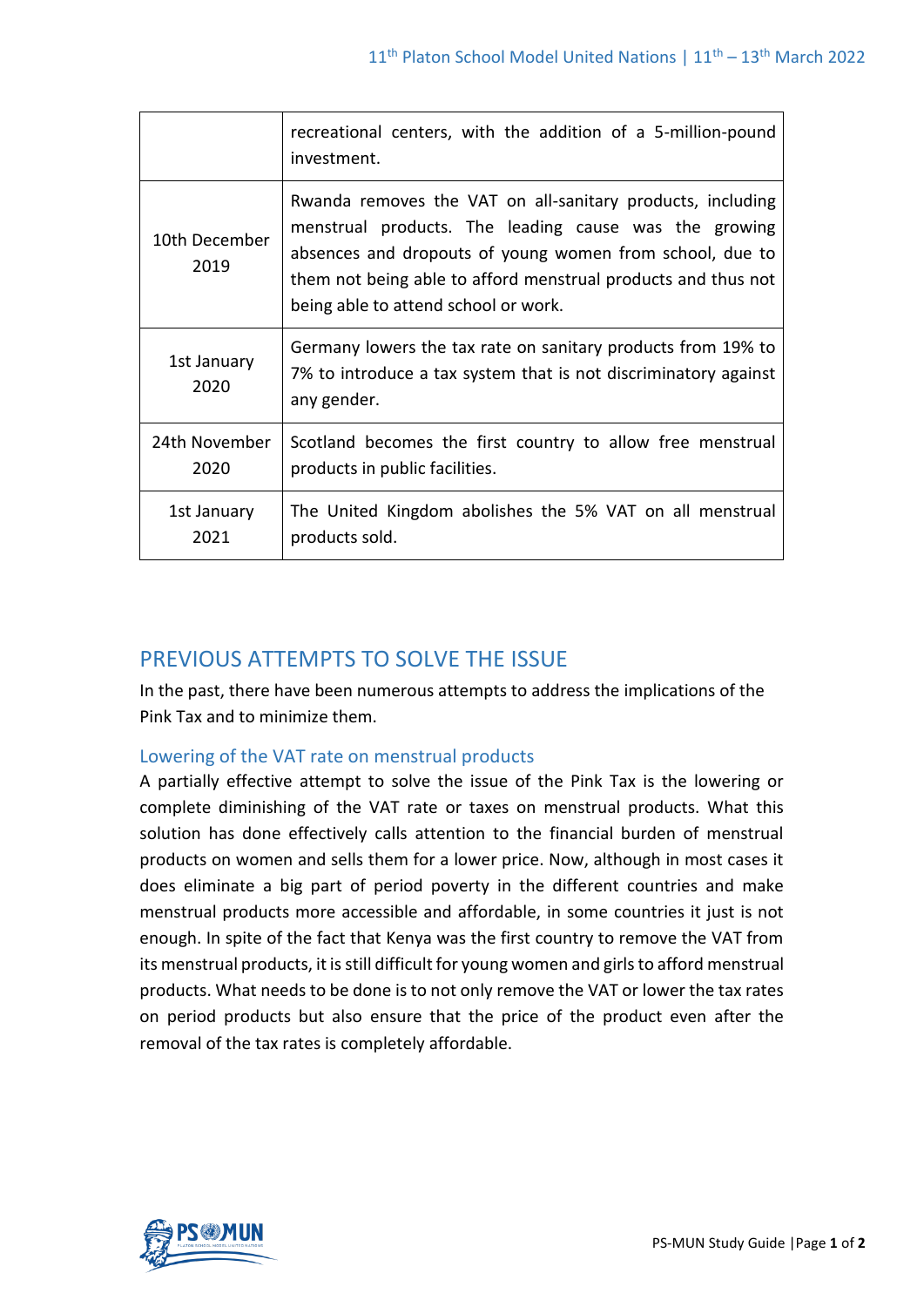## Strengthening the access of women to free menstrual products

The implementation of free products in public facilities, more specifically schools, universities, and colleges has been very effective. They directly distribute menstrual products to girls in schools and, thus, directly provide girls with the needed menstrual products, without any concerns about the price of the products. This also solves the problem of period poverty, which for a lot of countries is the true goal and assures that all girls have the opportunity to go to school, without having to feel embarrassed or uncomfortable.

## Sustainable Development Goals  $(SDGs)^{15}$ , Goal  $5^{16}$

The Sustainable Development Goals are 17 goals that are to be achieved by all nations in an international alliance. These goals include the complete termination of poverty, the improvement of health and education, the diminishing of gender inequality, and the stimulation of economic development. All 17 goals are to be reached while tackling climate change and striving to protect and preserve our environment.

The fifth goal of the SDG is to "achieve gender equality and empower all women and girls". The importance of the SDGs undoubtedly makes a difference when it comes to all of its goals and the action taken because of it. The UN resolution  $E/2021/58^{17}$  of the Economic and Social Council describe the progress towards the Sustainable Development Goals, including Goal 5.

## Report by the Director-General (GC.16/8)<sup>18</sup>

The specific report is by the Director-General of the United Nations Industrial Development Organization<sup>19</sup> (UNIDO). The intention of this report was to inform the General Conference of the four-year strategy plan of UNIDO on gender equality and the empowerment of women.

## Report on the sixtieth session of the CSW (E/2016/27-E/CN.6/2016/22)<sup>20</sup>

The priority theme of this resolution is "Women's empowerment and the link to sustainable development". There were several conclusions drawn in this resolution that provided solutions to the theme. Regards were made to many already existing problems and solutions, as well as the 2030 Agenda for Sustainable Development. The

<sup>19</sup>*UNIDO | United Nations Industrial Development Organization*[, www.unido.org/.](http://www.unido.org/) <sup>20</sup>"E/2016/27 - E - E/2016/27 -Desktop." *ESubscription to United Nations Documents*, [www.undocs.org/E/2016/27-E/CN.6/2016/22.](http://www.undocs.org/E/2016/27-E/CN.6/2016/22)



<sup>15</sup> "THE 17 GOALS." *Sustainable Development*, [www.sdgs.un.org/goals.](http://www.sdgs.un.org/goals)

<sup>16</sup> "Goal 5 | Department of Economic and Social Affairs." *Sustainable Development*, [www.sdgs.un.org/goals/goal5.](http://www.sdgs.un.org/goals/goal5)

<sup>17</sup>"E/2021/58 - E - E/2021/58 -Desktop." *ESubscription to United Nations Documents*, [www.undocs.org/en/E/2021/58.](http://www.undocs.org/en/E/2021/58)

<sup>18</sup>"GC.16/8 - E - GC.16/8 -Desktop." *ESubscription to United Nations Documents*, [www.undocs.org/GC.16/8.](http://www.undocs.org/GC.16/8)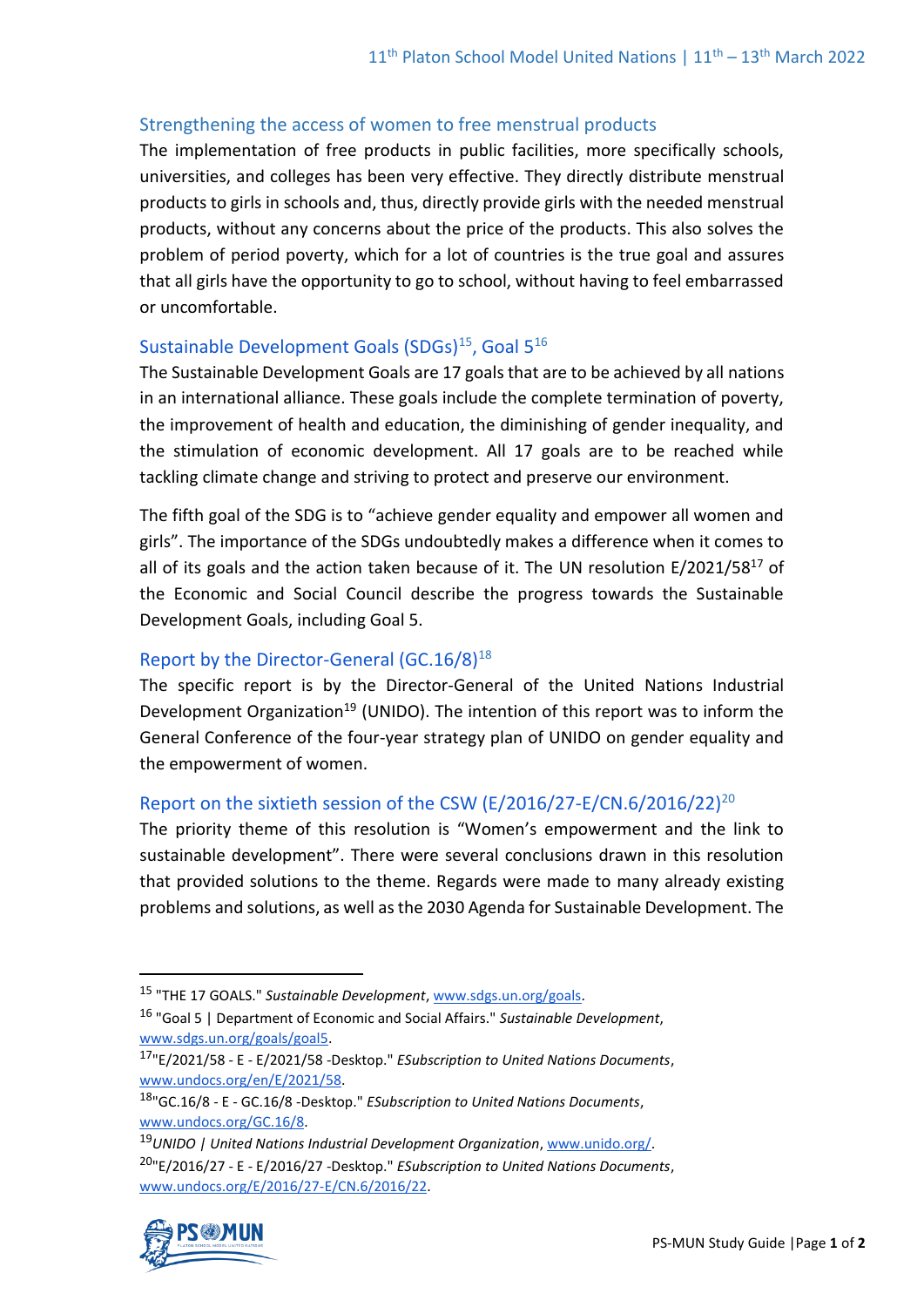report addresses the calling upon the United Nations and United Nations Women<sup>21</sup> (UN Women), formerly known as the United Nations Entity for Gender Equality, by the CSW to actively support the implementation of SDGs, so as to guarantee that all actions taken will support all women and girls, gender equality and the empowerment of all women and girls.

Clause (j) of Strengthening normative, legal and policy frameworks (page 13) focuses on women's empowerment and the link to sustainable development. More specifically, it calls for strengthening normative, legal and policy frameworks, addressing the fact that precise steps must and will be taken in order to eradicate the occurrence of the pink tax and its negative consequences.

# POSSIBLE SOLUTIONS

In the following part of the guide, you will be presented with a number of potential solutions for the matter at hand. You are encouraged to conduct further research on these, elaborate upon them in a manner that agrees with your country's or organization's policies, and draft a resolution.

#### Raising awareness

One very important aspect and solution to almost every problem in the UN is raising and spreading awareness. Similarly, in this topic, it is of utmost importance to raise awareness concerning several points of the Pink Tax. Firstly, awareness should be raised about the existence of the Pink Tax in products and services. This can be done through social media campaigns, organizations arranging events, or publishing studies made on the Pink Tax on more mainstream and accessible media. Furthermore, what the public shall be made aware of is the unfair gender-based marketing and pricing of products and services, that being the ways companies implement the Pink Tax and how to recognize it.

#### Unisex products

A further solution would be to encourage all citizens, regardless of their gender identity, to support and invest in unisex products and companies. Usually, companies that sell unisex products are generally pricier, due to the lack of demand, so in order for this solution to be even more effective, unisex companies should also try lowering the prices of their products, in order to ultimately make a profit and not contribute to gender-specific marketing and pricing.

<sup>21</sup>"United Nations Entity for Gender Equality and the Empowerment of Women." *UN Women*, [www.unwomen.org/en.](http://www.unwomen.org/en)

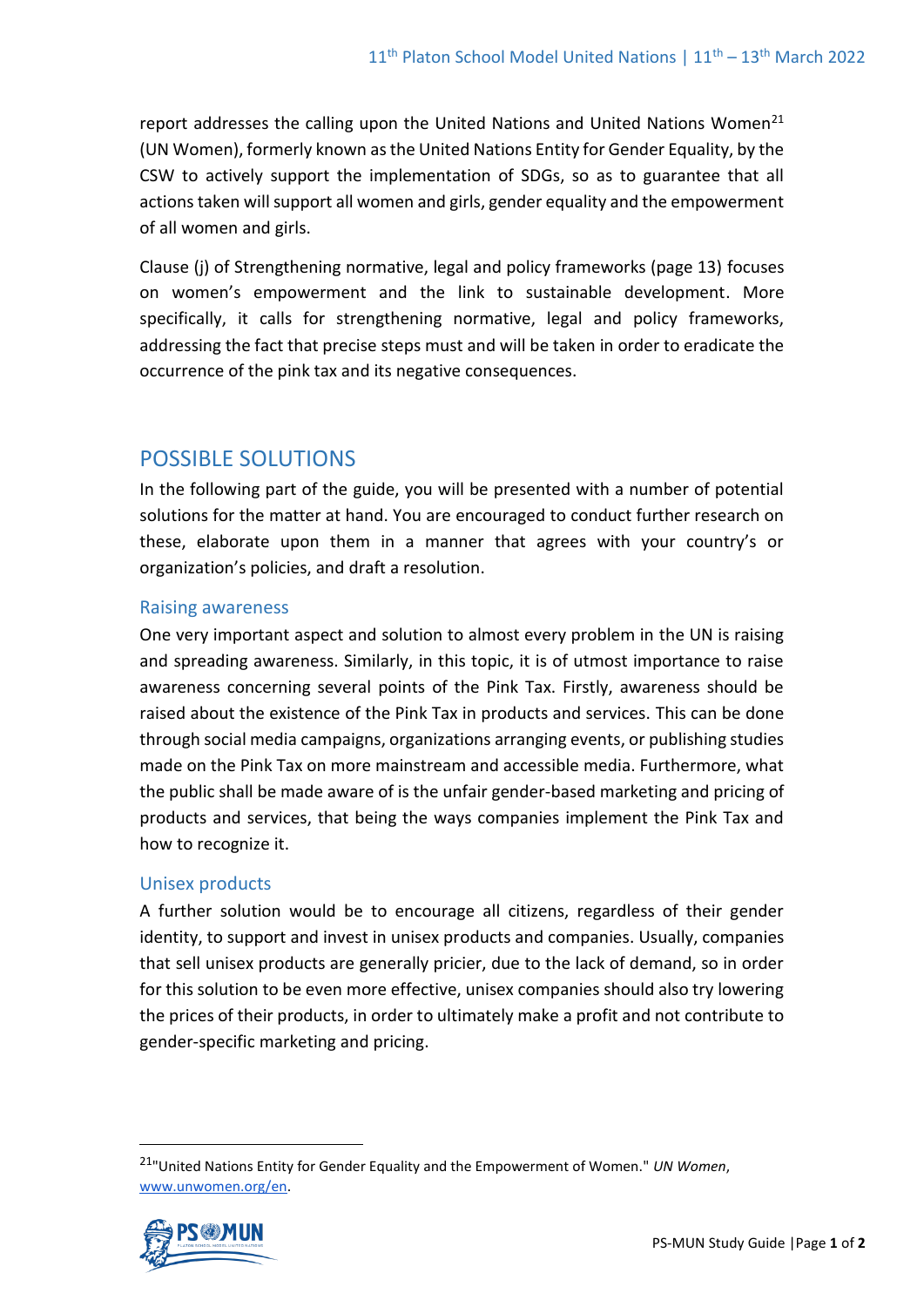## Abolishing the VAT on menstrual products

An additional solution to the matter would be to encourage legislators to abolish the VAT on menstrual and period hygiene products, in order to make these products more accessible and affordable for everyone. Seeing the number of countries changing their policies on VAT laws is encouraging. When it comes to countries in the European Union there is a restriction on how low the VAT percentage can actually be. The lowest possible VAT rate is 5%, under EU law. Since 2018, there have been proposals made by the European Commission to change the VAT laws, which would give all European countries the right to abolish their respective VAT rates on menstrual products, but this change has not yet been agreed to by all members. Countries such as Canada and Mauritius were able to completely abolish the taxes on sanitary products, with the help of online petitions started by the public. Seeing as this is a viable solution, it should be encouraged for the public to rise and trigger that abolition in their countries as well.

## BIBLIOGRAPHY

"Gender: Definitions." 22 June 2021, [www.euro.who.int/en/health-topics/health](about:blank)[determinants/gender/gender-definitions](about:blank)

"Pink Tax." *Investopedia*, [www.investopedia.com/pink-tax-5095458.](about:blank)

"What Is a Value-Added Tax (VAT)?" *Investopedia*, [www.investopedia.com/terms/v/valueaddedtax.asp.](about:blank)

Geng, Caitlin. "What is Period Poverty?" *Medical and Health Information*, [www.medicalnewstoday.com/articles/period-poverty.](about:blank)

"What Kenya Can Teach The U.S. About Menstrual Pads." *NPR.org*, 10 May 2016, [www.npr.org/sections/goatsandsoda/2016/05/10/476741805/what-kenya-can](about:blank)[teach-the-u-s-about-menstrual-pads?t=1638644522559.](about:blank)

"Closing Session, UN Commission Agrees Roadmap to Women's Economic Empowerment." *UN News*, 24 Mar. 2017, [www.news.un.org/en/story/2017/03/554042-closing-session-un-commission](about:blank)[agrees-roadmap-womens-economic-empowerment.](about:blank)

"GC.16/8 - E - GC.16/8 -Desktop." *ESubscription to United Nations Documents*, [www.undocs.org/GC.16/8.](about:blank)

"E/2016/27 - E - E/2016/27 -Desktop." *ESubscription to United Nations Documents*, [www.undocs.org/E/2016/27-E/CN.6/2016/22.](about:blank)

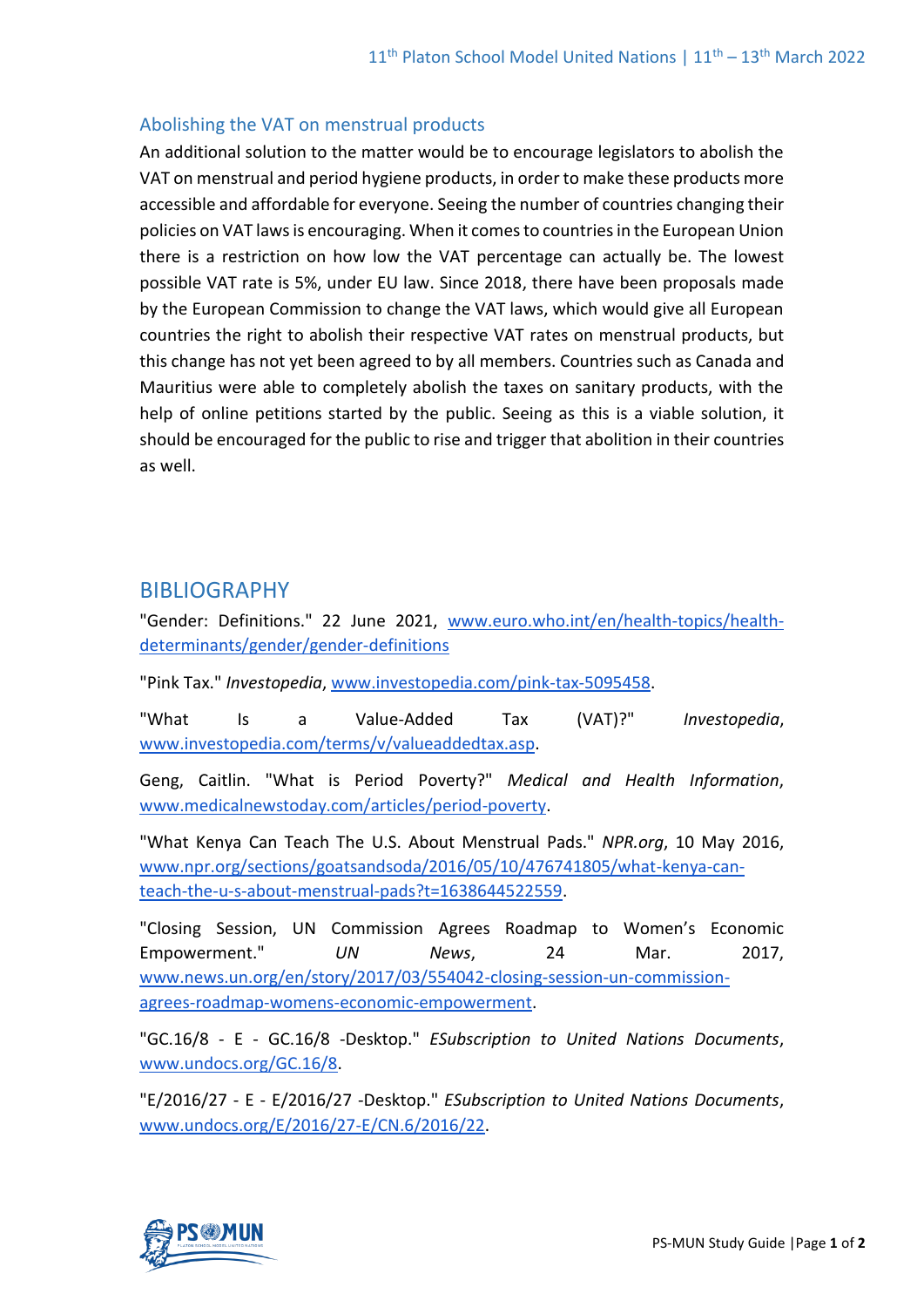"E/2021/58 - E - E/2021/58 -Desktop." *ESubscription to United Nations Documents*, [www.undocs.org/en/E/2021/58.](about:blank)

"Scotland to Offer Free Sanitary Products to All Students in World First." *The Guardian*, 24 Aug. 2018, [www.theguardian.com/uk-news/2018/aug/24/scotland-to-offer-free](about:blank)[sanitary-products-to-all-students-in-world-first.](about:blank)

"Free Sanitary Products Scheme Expands in Scotland." *BBC News*, 17 Jan. 2019, [www.bbc.com/news/uk-scotland-46904775.](about:blank)

Picheta, Rob, and Ivana Kottasová. "Scotland is Making Tampons and Pads Free." *CNN*, 25 Nov. 2020, [www.edition.cnn.com/2020/11/24/uk/scotland-period-products-vote](about:blank)[scli-gbr-intl/index.html.](about:blank)

Regan, Helen. "New Zealand to Provide Free Sanitary Products in Schools." *CNN*, 4 June 2020, [www.edition.cnn.com/2020/06/04/asia/new-zealand-period-poverty](about:blank)[schools-intl-hnk.](about:blank)

"Sexual Orientation and Gender Identity Definitions." *HRC*, [www.hrc.org/resources/sexual-orientation-and-gender-identity-terminology-and](about:blank)[definitions.](about:blank)

Woodyatt, Amy. "UK Abolishes 'tampon Tax' on Menstrual Products." *CNN*, 2 Jan. 2021, [www.edition.cnn.com/2021/01/02/uk/tampon-tax-abolished-intl-scli](about:blank)[gbr/index.html.](about:blank)

Russon, Mary-Ann. "Activists Cheer As 'sexist' Tampon Tax is Scrapped." *BBC News*, 1 Jan. 2021[, www.bbc.com/news/business-55502252.](about:blank)

"Period Poverty in China and Current Campaigns." *The Borgen Project*, 10 Dec. 2020, [www.borgenproject.org/period-poverty-in-china/.](about:blank)

*Forbes*, [www.forbes.com/sites/whynot/2016/01/07/which-retailers-charge-the](about:blank)[largest-pink-tax/?sh=75ea96e5381b.](about:blank)

Saiesha. "Breaking the Cycle: Managing Menstruation in Kenya." *BORGEN*, 3 Dec. 2021, [www.borgenmagazine.com/menstruation-in-kenya/.](http://www.borgenmagazine.com/menstruation-in-kenya/)

"Period Poverty: New Zealand Announces Free Menstrual Products for All Students." *Global Citizen*, 18 Feb. 2021, [www.globalcitizen.org/en/content/period-poverty-new](http://www.globalcitizen.org/en/content/period-poverty-new-zealand-free-products/)[zealand-free-products/.](http://www.globalcitizen.org/en/content/period-poverty-new-zealand-free-products/)

"New Zealand Just Announced It Will Start Offering Free Period Products in Schools." *Global Citizen*, 3 June 2020, [www.globalcitizen.org/en/content/new-zealand](http://www.globalcitizen.org/en/content/new-zealand-announces-free-period-products-schools/)[announces-free-period-products-schools/.](http://www.globalcitizen.org/en/content/new-zealand-announces-free-period-products-schools/)

"Period Product Scheme for Schools and Colleges in England." *GOV.UK*, 18 Jan. 2020, [www.gov.uk/government/publications/period-products-in-schools-and](http://www.gov.uk/government/publications/period-products-in-schools-and-colleges/period-product-scheme-for-schools-and-colleges-in-england)[colleges/period-product-scheme-for-schools-and-colleges-in-england.](http://www.gov.uk/government/publications/period-products-in-schools-and-colleges/period-product-scheme-for-schools-and-colleges-in-england)

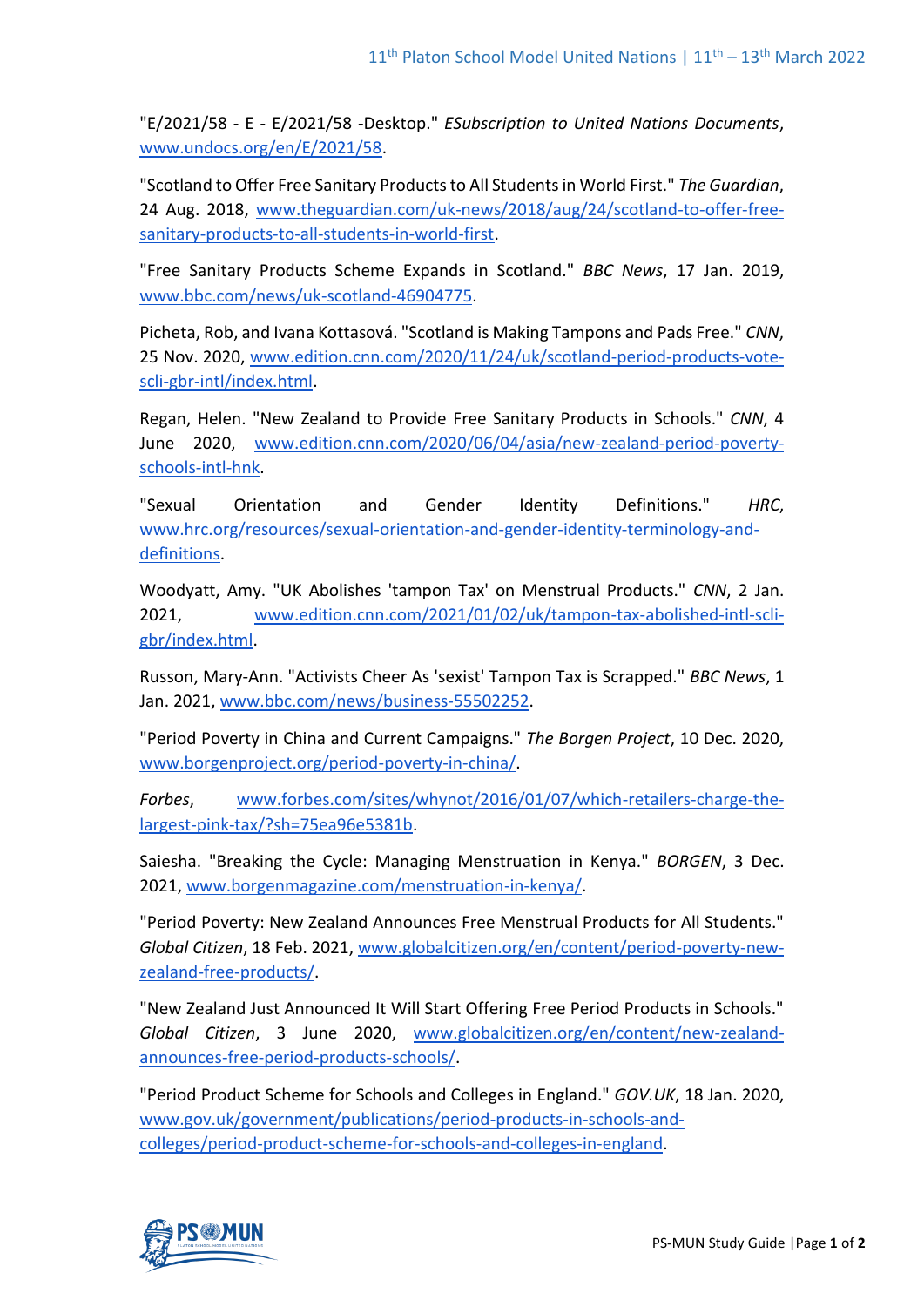Taylor, Diane. "Period Poverty Has Surged in UK During Covid Pandemic." *The Guardian*, 16 Nov. 2020, [www.theguardian.com/society/2020/nov/16/period](http://www.theguardian.com/society/2020/nov/16/period-poverty-covid-pandemic-uk-crisis-charity-menstrual-products)[poverty-covid-pandemic-uk-crisis-charity-menstrual-products.](http://www.theguardian.com/society/2020/nov/16/period-poverty-covid-pandemic-uk-crisis-charity-menstrual-products)

"Primary School Pupils in England to Be Given Free Sanitary Products." *The Guardian*, 16 Apr. 2019, [www.theguardian.com/society/2019/apr/16/primary-school-pupils-in](http://www.theguardian.com/society/2019/apr/16/primary-school-pupils-in-england-to-be-given-free-sanitary-products)[england-to-be-given-free-sanitary-products.](http://www.theguardian.com/society/2019/apr/16/primary-school-pupils-in-england-to-be-given-free-sanitary-products)

"Hammond to Promise Funds to End Period Poverty in English Schools." *The Guardian*, 2 Nov. 2020, [www.theguardian.com/society/2019/mar/09/period-poverty-english](http://www.theguardian.com/society/2019/mar/09/period-poverty-english-schools-philip-hammond)[schools-philip-hammond.](http://www.theguardian.com/society/2019/mar/09/period-poverty-english-schools-philip-hammond)

"Female Homelessness and Period Poverty." *National Organization for Women*, 22 Jan. 2021[, www.now.org/blog/female-homelessness-and-period-poverty/.](http://www.now.org/blog/female-homelessness-and-period-poverty/)

"The Pink Tax: What's the Cost of Being a Female Consumer This Year?" *Listen Money Matters*[, www.listenmoneymatters.com/the-pink-tax/.](http://www.listenmoneymatters.com/the-pink-tax/)

"Have You Heard of the Pink Tax? If Not, Prepare to Be Outraged." *Good Housekeeping*, 23 May 2019, [www.goodhousekeeping.com/life/money/a27409442/what-is-pink-tax/.](http://www.goodhousekeeping.com/life/money/a27409442/what-is-pink-tax/)

Wakeman, Jessica. "The Real Cost of Pink Tax." *Healthline*, [www.healthline.com/health/the-real-cost-of-pink-tax.](http://www.healthline.com/health/the-real-cost-of-pink-tax)

"It is Time for Our Community to Come Together Against Divisive Pink Tax." *ThePrint*, 2 June 2021, [www.theprint.in/campus-voice/it-is-time-for-our-community-to-come](http://www.theprint.in/campus-voice/it-is-time-for-our-community-to-come-together-against-divisive-pink-tax/670094/)[together-against-divisive-pink-tax/670094/.](http://www.theprint.in/campus-voice/it-is-time-for-our-community-to-come-together-against-divisive-pink-tax/670094/)

"The Pink Tax on Transportation: Women's Challenges in Mobility | NYU Wagner." *NYU Wagner Graduate School of Public Service*, [www.wagner.nyu.edu/rudincenter/2018/11/pink-tax-transportation-womens](http://www.wagner.nyu.edu/rudincenter/2018/11/pink-tax-transportation-womens-challenges-mobility)[challenges-mobility.](http://www.wagner.nyu.edu/rudincenter/2018/11/pink-tax-transportation-womens-challenges-mobility)

"The Pink Tax How Gender-Based Pricing Hurts Women's Buying Power." *United States Joint Economic Committee*, [www.jec.senate.gov/public/\\_cache/files/8a42df04-8b6d-](http://www.jec.senate.gov/public/_cache/files/8a42df04-8b6d-4949-b20b-6f40a326db9e/the-pink-tax---how-gender-based-pricing-hurts-women-s-buying-power.pdf)[4949-b20b-6f40a326db9e/the-pink-tax---how-gender-based-pricing-hurts-women-s](http://www.jec.senate.gov/public/_cache/files/8a42df04-8b6d-4949-b20b-6f40a326db9e/the-pink-tax---how-gender-based-pricing-hurts-women-s-buying-power.pdf)[buying-power.pdf.](http://www.jec.senate.gov/public/_cache/files/8a42df04-8b6d-4949-b20b-6f40a326db9e/the-pink-tax---how-gender-based-pricing-hurts-women-s-buying-power.pdf)

"Former Governor Cuomo Reminds New Yorkers "Pink Tax" Ban Goes into Effect Today." *Department of State*, [www.dos.ny.gov/news/former-governor-cuomo](http://www.dos.ny.gov/news/former-governor-cuomo-reminds-new-yorkers-pink-tax-ban-goes-effect-today)[reminds-new-yorkers-pink-tax-ban-goes-effect-today.](http://www.dos.ny.gov/news/former-governor-cuomo-reminds-new-yorkers-pink-tax-ban-goes-effect-today)

"Neutral is the New Pink: New York's 'Pink Tax' Ban Goes into Effect." *Jackson Lewis*, 1 Oct. 2020, [www.jacksonlewis.com/publication/neutral-new-pink-new-york-s-pink](http://www.jacksonlewis.com/publication/neutral-new-pink-new-york-s-pink-tax-ban-goes-effect)[tax-ban-goes-effect.](http://www.jacksonlewis.com/publication/neutral-new-pink-new-york-s-pink-tax-ban-goes-effect)

"The Pink Tax: What Is It And How Can I Avoid It?" *Rocket HQ*, 4 Sept. 2020, [www.rockethq.com/learn/personal-finances/the-pink-tax-what-is-it-and-how-can-i](http://www.rockethq.com/learn/personal-finances/the-pink-tax-what-is-it-and-how-can-i-avoid-it)[avoid-it.](http://www.rockethq.com/learn/personal-finances/the-pink-tax-what-is-it-and-how-can-i-avoid-it)